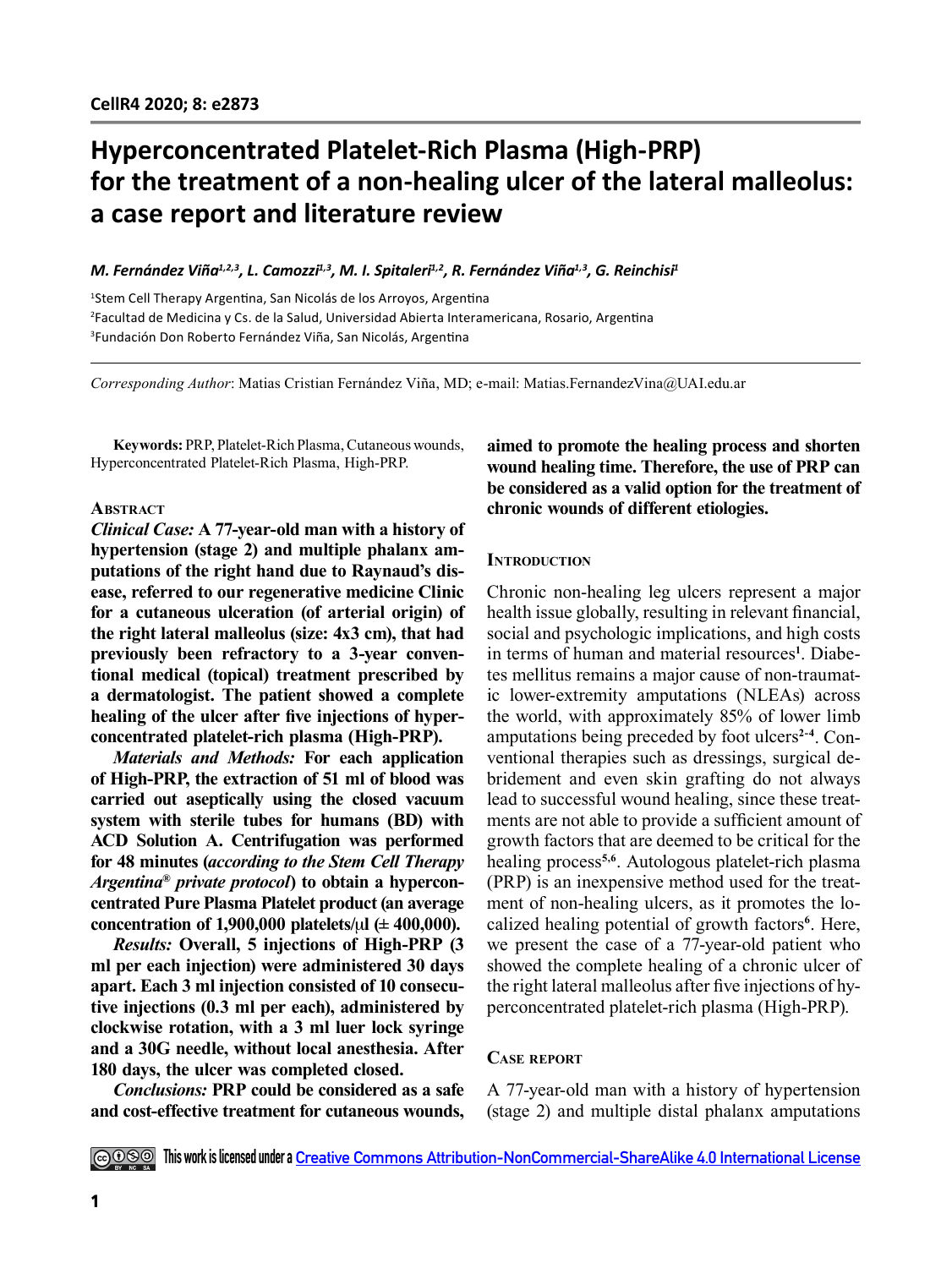of the right hand due to Raynaud's disease, referred to our regenerative medicine Clinic for a cutaneous ulceration (of arterial origin) of the right lateral malleolus (size: 4x3 cm). The ulcer had previously been refractory to a 3-year conventional medical (topical) treatment prescribed by a dermatologist. The ulcer was not infected when we did the first physical examination. At the admission, the patient reported a 5-year use of aspirin (100 mg per day) and enalapril (5 mg per day). There was no laboratory evidence that the ulcer was related to diabetes. Doppler ultrasonography of the lower extremities revealed the presence of occlusive lesions of the right superficial femoral artery. These findings were indicative of the presence of peripheral vascular disease causing an ulcer of arterial origin.

### **Materials and Methods**

For each application of High-PRP, the extraction of 51 ml of blood was carried out aseptically using the closed vacuum system with sterile tubes for humans (BD) with ACD Solution A. Centrifugation was performed for 48 minutes (*according to the Stem Cell Therapy Argentina*®*, private protocol*) to obtain a hyperconcentrated pure plasma platelet product through a ThermoFisher Scientific refrigerated centrifuge. The gradient centrifugation was performed under good laboratory practices by a physician trained in Advanced Therapies and Regenerative Medicine, in order to obtain an average concentration of 1,900,000 platelets/ $\mu$ l ( $\pm$  400,000) by using a ThermoFisher Scientific laminar flow and positive pressure High-Efficiency Particulate Air (HEPA)-filtered air system. Prior to the injection of PRP, a quality control of the process and the product was performed through a Wiener Lab Counter 19 hematology analyzer. Written informed consent was provided by the patient for permission to receive high-PRP and to publish this case report.

# **Results**

Overall, 5 injections of High-PRP (3 ml per each injection) were administered 30 days apart. Each 3 ml injection consisted of 10 consecutive injections (0.3 ml per each), administered by clockwise rotation, with a 3 ml luer lock syringe and a 30G needle, without local anesthesia. After 180 days, the ulcer was completed closed (Figure 1). Table 1 lists the different platelet doses used per each injection and the median dose employed during the follow-up.

#### **Discussion**

Chronic leg ulcers represent a significant financial burden on the health care systems worldwide**<sup>1</sup>** . Chronic cutaneous ulcers have different etiologies. The majority of leg ulcers are secondary to chronic venous insufficiency. Other highly prevalent lesions include arterial ulcers, pressure ulcers, neuropathic ulcers (mainly secondary to diabetes), and Martorell hypertensive ischemic leg ulcers**2,7**.

Chronic pressure ulcers affect patient health, emotional state, and quality of life, causing considerable morbidity and mortality. Conventional treatment of these wounds with topical antibiotics and pharmacological growth factors can lead to beneficial results after a long-term period, due to the chronic inflammatory state and the senescence of local reparative cellular reprogramming, which result in high costs for healthcare systems globally**1,5,8**.

The biochemical microenvironment promoting the chronic nature of these lesions is characterized by an abnormally prolonged inflammatory phase, due to an increase in proinflammatory cytokines and a high metalloproteinase activity. Hypoxia and repeated infections induce the expression of a number of proteolytic enzymes, resulting in a consequent deficiency of growth factors and fibrin, which impairs the wound healing process. Levels of matrix metalloproteinases (MMPs), specifically MMP2 and MMP9, are increased in chronic wounds**<sup>9</sup>** . Moreover, tissue inhibitor of metalloproteinase-1 (TIMP-1) is decreased in nonhealing chronic wounds, resulting in increased levels of collagenolytic activity**10**. Excessive expression and activation of some MMPs in chronic cutaneous wounds correlates with delayed wound healing and severity of ulcers**11,12**.

Platelet-rich plasma (PRP) is an autologous therapeutic technology that is gaining interest in regenerative medicine due to its potential to stimulate and accelerate tissue repair and regeneration**13-15**. Platelets embedded within blood clots have a central role in the physiological process of wound healing as regulators of inflammation, angiogenesis, cell migration and proliferation**15,16**. Platelets play a crucial role in wound healing process due to their fundamental role in hemostasis and production of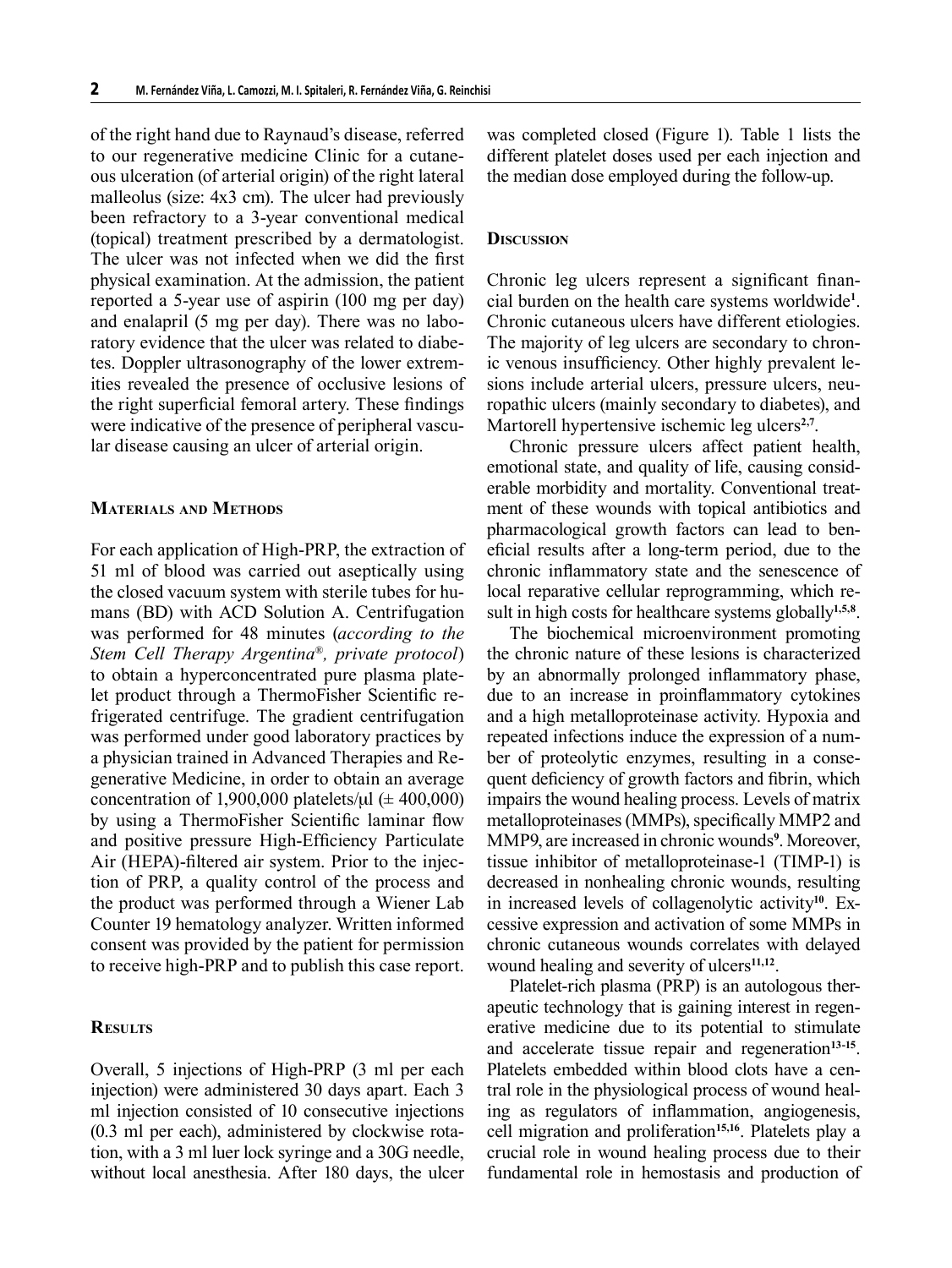

**Figure 1.** Gradual healing of the ulcer of the right lateral malleolus after five High-PRP injections. 1. Baseline (T0): 1<sup>st</sup> High-**PRP injection.** 2. 10<sup>th</sup> day: Follow-up visit. 3. 30<sup>th</sup> day: 2<sup>nd</sup> High-PRP injection. 4. 60<sup>th</sup> day: Follow-up visit and 3rd High-**PRP injection**. 5. 90<sup>th</sup> day: 4<sup>th</sup> High-PRP injection. 6. 120<sup>th</sup> day: **Follow-up visit and 5<sup>th</sup> High-PRP injection**. 7. 127<sup>th</sup> day: Follow-up visit. 8. 140<sup>th</sup> day: Follow-up visit. 9. 180<sup>th</sup> days: Follow-up visit.

cytokines and growth factors**<sup>11</sup>**. Specifically, PRP is defined as an autologous biological product derived from the patient's blood; after multiple centrifugation processes, a plasma fraction is obtained with a platelet concentration higher than that in circulating blood**15,17,18**. There are several growth factors which are known to be involved in the wound healing process, such as platelet-derived growth factor (PDGF), epidermal growth factor (EGF), fibroblast growth factor (FGF), insulin-like growth factors (IGF-1 and IGF-2), vascular endothelial growth factor (VEGF), transforming growth factor-beta (TGF-β), and keratinocyte growth factor (KGF)**5,9,18-21**.

PRP has a wide range of clinical healing applications in several diseases and conditions, such as musculoskeletal and connective tissue diseases<sup>22,23</sup>, nerve injury**24,25**, diabetic foot ulcers**26**, ocular epithelial defects**<sup>27</sup>**, and oral and dental diseases**28,29**.

Growth factors released from platelets and involved in wound healing process belong to different families, namely**17,21**:

- Transforming growth factors (TGFs)
	- TGF-α: promotes proliferation and chemotaxis of keratinocytes and fibroblasts
	- TGF-β1 and TGF-β2: promote angiogenesis, upregulate collagen production, inhibit collagen degradation, and stimulate chemotaxis of inflammatory cells, such as monocytes and fibroblasts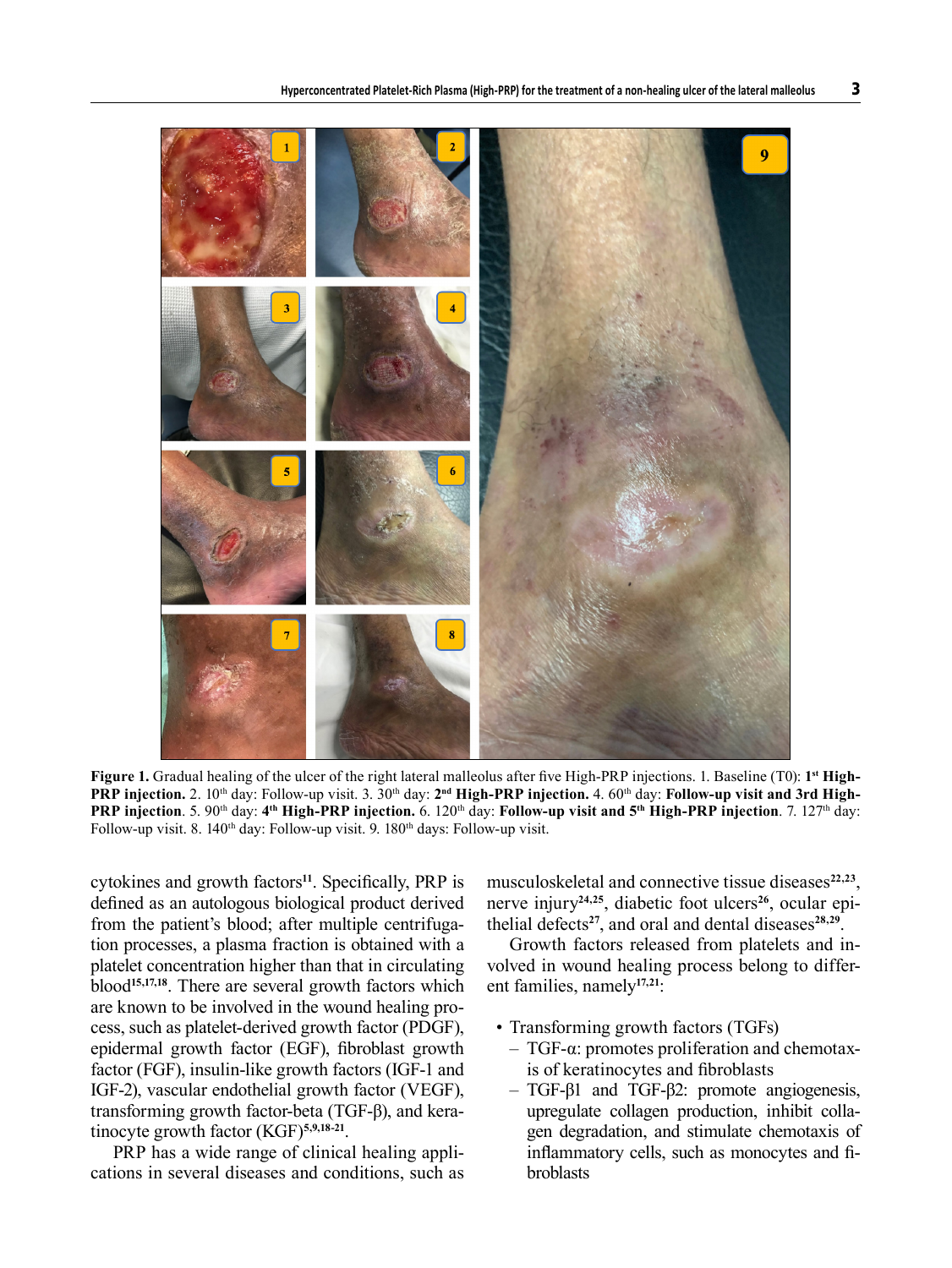| Injection       | Platelets $(103/\mu l)$ (basal blood) | mL - Total platelet dose |  |
|-----------------|---------------------------------------|--------------------------|--|
| $1st$ injection | 1324 (247.000)                        | $3 - 3.972.000$          |  |
| $2nd$ injection | 1719 (255.000)                        | $3 - 5.157000$           |  |
| $3rd$ injection | 1489 (252.000)                        | $3 - 4.467,000$          |  |
| $4th$ injection | 1390 (210.000)                        | $3 - 4.170.000$ .        |  |
| $5th$ injection | 1299 (228.000)                        | $3 - 3.897000$           |  |

**Table 1.** Different platelet doses used per each injection and median dose employed during the follow-up.

Median platelet dose: 4.332.600/3 ml.

- Vascular endothelial growth factor (VEGF): stimulates angiogenesis in response to tissue hypoxia
- Platelet-derived growth factor (PDGF): enhances migration of macrophages and fibroblasts, and promotes collagen and proteoglycan synthesis
- Epidermal growth factor (EGF): stimulates collagenase secretion by fibroblasts to degrade the extracellular matrix during the remodeling phase, and promotes keratinocyte and fibroblast proliferation
- Fibroblast growth factor (FGF): promotes angiogenesis, granulation tissue formation, and epithelialization via endothelial cell, fibroblast, and keratinocyte migration, respectively**17,21**.

This biological basis supports the feasibility of therapeutic strategies based on the use of high doses of platelet concentrates to promote wound healing, such as High-PRP.

PRP is categorized by the Food and Drug administration (FDA) as a minimally-manipulated tissue, as well as an autologous blood product**30**. One of the advantages of these preparations is that they are easily obtained from the patient's blood after a single or multiple centrifugations; thus, PRP can be deemed as a safe, easy to use and cost-effective blood product<sup>31,32</sup>. At present, major challenges that need to be addressed are the lack of clear gold standard procedures for PRP generation, little characterization performed on the obtained products, as well as lack of regulation and standardization<sup>33</sup>. In our center of regenerative medicine in Argentina, we employ a precise and standardized protocol developed to obtain a reproducible dose of platelets in PRP concentrates.

Within the existing different methods for PRP preparation, there is discrepancy in technical details, such as the inclusion of leukocytes or erythrocytes, along with differences in speed and duration of the centrifugation process**34**. In our study, we did not include leucocytes or erythrocytes, that could be tested in the five injections. The only component of our PRP was represented by platelets concentrated in a volume of 3 ml plasma and consisting of higher doses of platelets compared to those present in the basal blood.

With regard to PRP preparation methods, Anitua et al**35** outline the importance of excluding leukocytes, because they can alter the function of some growth factors and interfere with their anti-inflammatory actions. The Harvest Technologies corporation claims that these details are not important and that their PRP contains some erythrocytes**<sup>36</sup>**. Moreover, other authors prefer the inclusion of leukocytes for the treatment of chronic ulcers or tendon injuries, due to the antimicrobial properties of leukocytes**37,38**.

PRP can be generally considered as a safe approach for treatment of chronic wounds. In fact, no adverse events, such as increased risk of infection or hypersensitivity reactions, have been reported in clinical trials, although further randomized controlled trials are needed due to the low quality of evidence**<sup>39</sup>**.

In this case report, excellent outcomes were achieved after PRP application. No adverse events or complications have occurred thus far following five PRP injections. Previous conventional treatments, such as wound dressings and surgical debridement, were ineffective in treating this refractory wound. Indeed, skin and extracellular matrix regeneration can be impaired in such instances, resulting in skin erosion and wound deterioration; also, primary fresh wounds fail to heal, progressing towards a chronic state. Thus, important growth factors and cytokines (such as those contained in high-dose pure PRP concentrates) are required to initiate and promote the healing process.

Crovetti et al**40** published a prospective non-blinded study investigating the efficacy of platelet gel (PG) in the healing of cutaneous chronic wounds. The wounds of the patients enrolled in this study (n=24) were of different origin and etiologies. The therapeu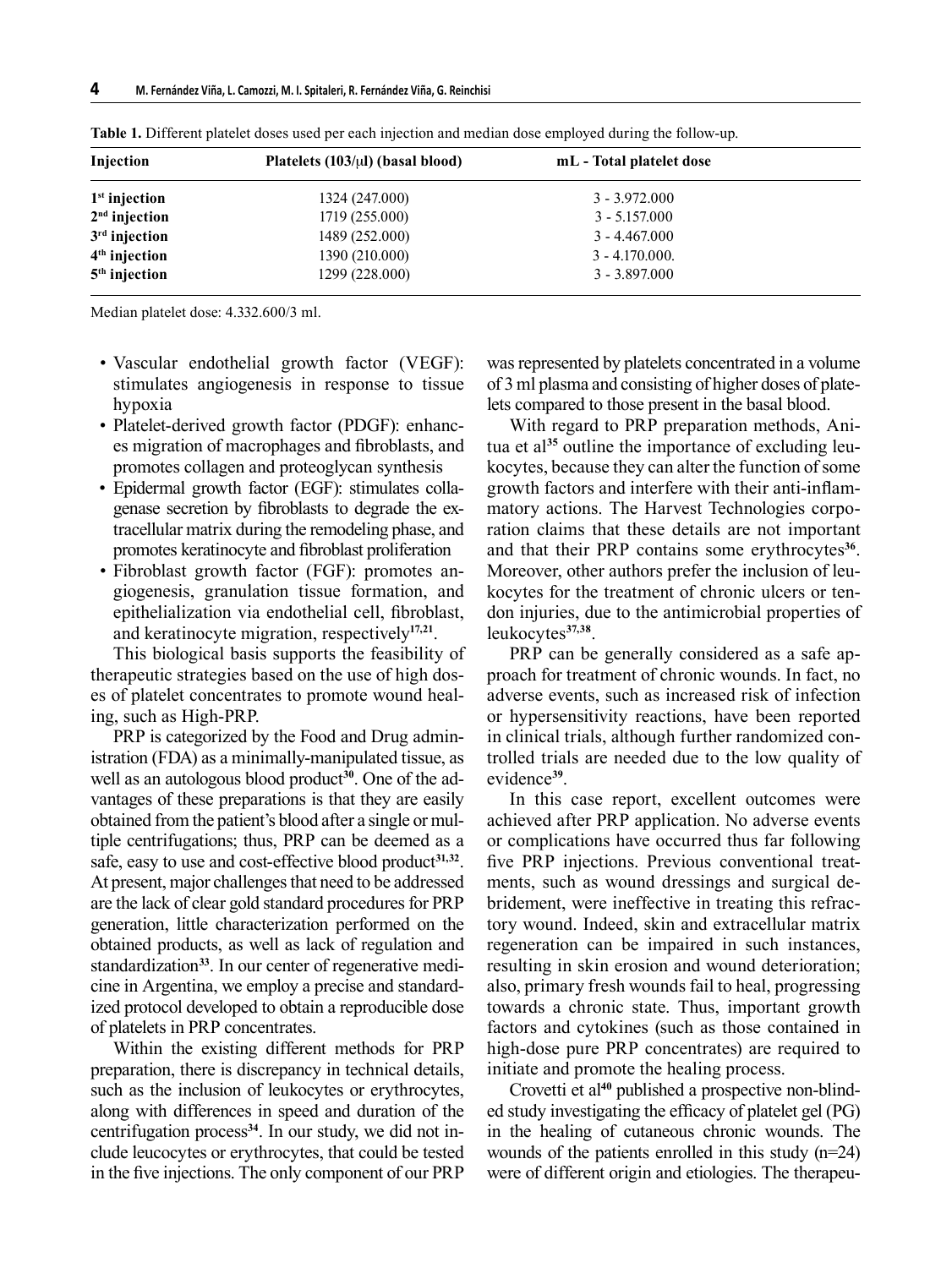tic protocol consisted of a once-weekly application of platelet gel (PG) of either autologous or homologous origin. At the time of the study publication, nine patients showed complete wound healing**<sup>40</sup>**.

Driver et al**<sup>41</sup>** conducted the first prospective, randomized, controlled multicenter trial in the United States investigating the safety and efficacy of autologous PRP gel for the treatment of non-healing diabetic foot ulcers. Participants included 72 patients with type 1 and type 2 diabetes (aged 18 to 95 years) from 14 investigation sites; participants had an ulcer of at least 4-week duration**<sup>41</sup>**. In this study, authors investigated the efficacy of autologous PRP gel compared to control (saline gel). Patients were randomized into two groups: i) standard of care with PRP gel, or ii) control (saline), and were evaluated biweekly for 12 weeks or until healing. Thirteen out of nineteen (68.4%) of the PRP gel and nine out of twenty-one (42.9%) of the control wounds healed. Wounds in the PRP group healed after a mean time of 42.9 days (SD, 18.3) *vs.* 47.4 days (SD, 22.0) in the control group. In our case report, the patient showed complete wound healing 180 days following the first PRP injection (Figure 1). It would be interesting to compare our results to those obtained by Driver et al**<sup>41</sup>** using PRP gel.

## **Conclusions**

Regenerative therapies represent valid strategies, alternative to conventional treatment, to accelerate wound healing and improve quality of life of patients with chronic non-healing wounds. In this regard, PRP could be considered as a safe and cost-effective treatment for cutaneous wounds, aimed to promote the healing process and shorten wound healing time. In particular, the use of PRP represents a valid option for the treatment of chronic wounds of different etiologies. The variability of response to PRP application in terms of wound healing can be attributed to several factors that can influence the outcomes of this treatment (e.g., wound etiology, presence of diabetes, type of wound). Other possible variables able to explain the variability in PRP characteristics across the studies include: i) PRP preparation methods; ii) growth factor content of autologous PRP varying between participants, even in patients with similar blood platelet counts; iii) time interval between consecutive PRP applications.

#### **Funding:**

This work was funded by Fundación Don Roberto Fernández Viña.

# **Informed Consent:**

Written informed consent was provided by the patient for permission to receive high-PRP and to publish this case report.

# **Conflict of Interest:**

The authors have no conflict of interest to disclose with regard to this article.

#### **References**

- 1. Phillips T, Stanton B, Provan A, Lew R. A study of the impact of leg ulcers on quality of life: financial, social, and psychologic implications. J Am Acad Dermatol 1994; 31: 49-53.
- 2. Diegelmann RF, Evans MC. Wound healing: an overview of acute, fibrotic and delayed healing. Front Biosci 2004; 9: 283-289.
- 3. Ugwu E, Adeleye O, Gezawa I, Okpe I, Enamino M, Ezeani I. Predictors of lower extremity amputation in patients with diabetic foot ulcer: findings from MEDFUN, a multi-center observational study. J Foot Ankle Res 2019; 12: 34.
- 4. Pemayun TG, Naibaho RM, Novitasari D, Amin N, Minuljo TT. Risk factors for lower extremity amputation in patients with diabetic foot ulcers: a hospital-based case-control study. Diabet Foot Ankle 2015; 6: 29629.
- 5. Scott A. Sell, Jeffery J. Ericksen, Timothy W. Reis, Linda R. Droste, Mohammed B. A. Bhuiyan, David R. Gater. A case report on the use of sustained release platelet-rich plasma for the treatment of chronic pressure ulcers. J Spinal Cord Med 2011; 34: 122-127.
- 6. McAleer JP, Kaplan E, Persich G. Efficacy of concentrated autologous platelet-derived growth factors in chronic lower-extremity wounds. J Am Podiatr Med Assoc 2006; 96: 482-488.
- 7. Hafner J, Nobbe S, Partsch H, Läuchli S, Mayer D, Amann-Vesti B, Speich R, Schmid C, Burg G, French LE. Martorell hypertensive ischemic leg ulcer: a model of ischemic subcutaneous arteriolosclerosis. Arch Dermatol 2010; 146: 961-968.
- 8. Era Jain, Nobuaki Chinzei, Alexandra Blanco, Natasha Case, Linda J Sandell, Scott Sell, Muhammad Farooq Rai, Silviya P Zustiak. Platelet-Rich Plasma Released from Polyethylene Glycol Hydrogels Exerts Beneficial Effects on Human Chondrocytes. J Orthop Res 2019; 37: 2401-2410.
- 9. Krejner A, Grzela T. Modulation of matrix metalloproteinases MMP-2 and MMP-9 activity by hydrofiber-foam hybrid dressing - relevant support in the treatment of chronic wounds. Central-european J Immunol 2015; 40: 391-394.
- 10. Vaalamo M, Leivo T, Saarialho-Kere U. Differential expression of tissue inhibitors of metalloproteinases (TIMP-1, -2, -3, and -4) in normal and aberrant wound healing. Hum Pathol 1999; 30: 795-802.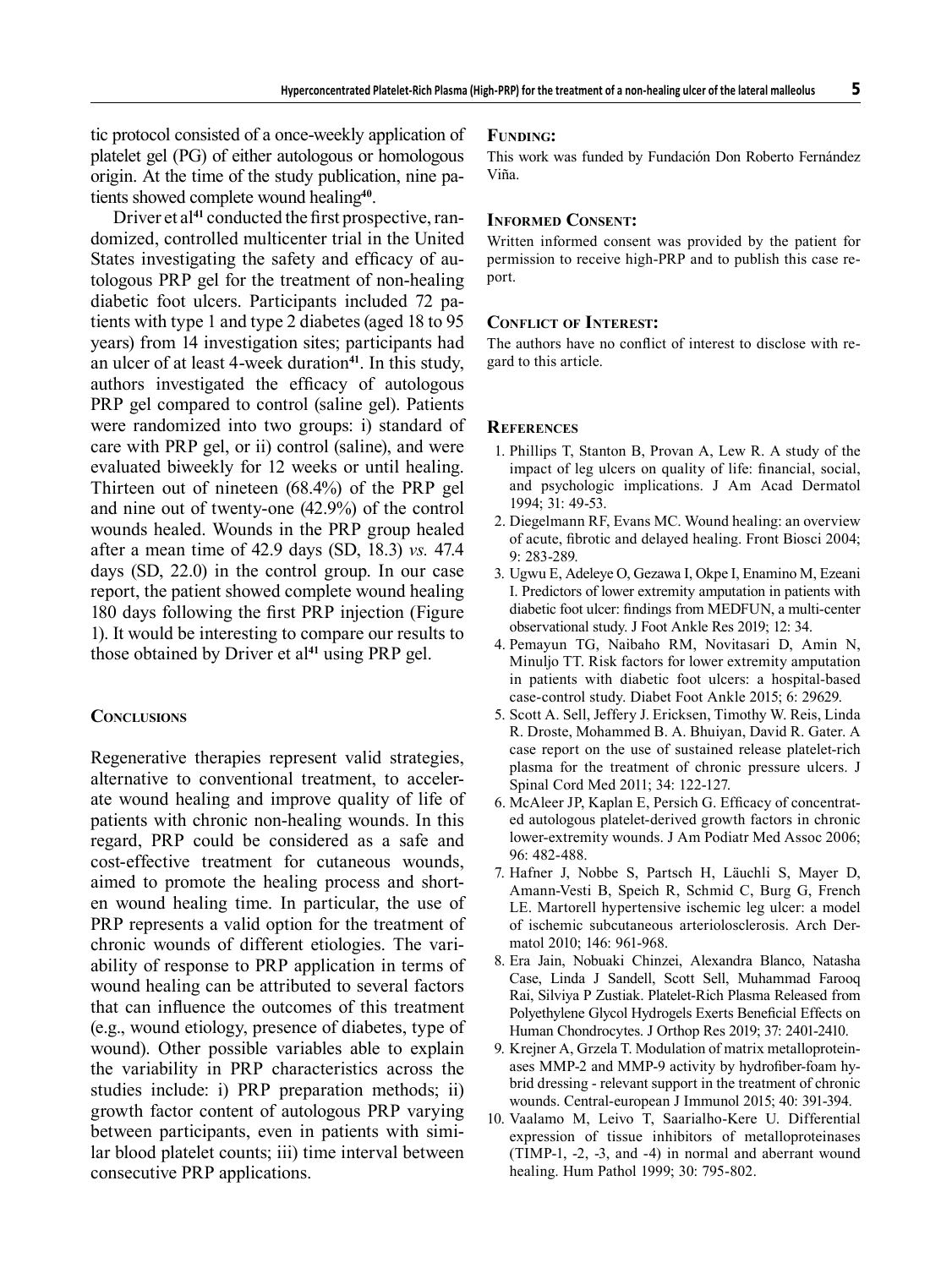- 11. Anitua E, Alkhraisat MH, Orive, G. Perspectives and challenges in regenerative medicine using plasma rich in growth factors. J Control Release 2012; 157: 29-38.
- 12. Lazaro JL, Izzo V, Meaume S, Davies AH, Lobmann R, Uccioli L. Elevated levels of matrix metalloproteinases and chronic wound healing: an updated review of clinical evidence. J Wound Care 2016; 25: 277-287.
- 13. Zimmermann R, Jakubietz R, Jakubietz M, Strasser E, Schlegel A, Wiltfang J, Eckstein R. Different preparation methods to obtain platelet components as a source of growth factors for local application. Transfusion 2001; 41: 1217-1224.
- 14. Alsousou J, Ali A, Willett K, Harrison P. The role of platelet-rich plasma in tissue regeneration. Platelets 2013; 24: 173-182.
- 15. Ramaswamy Reddy SH, Reddy R, Babu NC, Ashok GN. Stem-cell therapy and platelet-rich plasma in regenerative medicines: a review on pros and cons of the technologies. J Oral Maxillofac Pathol 2018; 22: 367-374.
- 16. Nurden AT, Nurden P, Sanchez M, Andia I, Anitua E. Platelets and wound healing. Front Biosci 2008;13: 3532-3548.
- 17. Andia I, Abate M. Platelet rich plasma (PRP): underlying biology and clinical correlates. Regen Med 2013; 8: 645-658.
- 18. Marx RE. Platelet-rich plasma: evidence to support its use. J Oral Maxillofac Sur. 2004; 62: 489-496.
- 19. Kaux JF, Le Goff C, Seidel L, Péters P, Gothot A, Albert A, Crielaard JM. Étude comparative de cinq techniques de préparation plaquettaire (platelet-rich plasma) [Comparative study of five techniques of preparation of platelet-rich plasma]. Pathol Biol (Paris) 2011; 59: 157-160.
- 20. Degen RM, Bernard JA, Oliver KS, Dines JS. Commercial separation systems designed for preparation of platelet-rich plasma yield differences in cellular composition. HSS J 2017; 13: 75-80.
- 21. Barrientos S, Stojadinovic O, Golinko MS, Brem H, Tomic-Canic M. Growth factors and cytokines in wound healing. Wound Repair Regen 2008; 16: 585-601.
- 22. Hussain N, Johal H, Bhandari M. An evidence-based evaluation on the use of platelet rich plasma in orthopedics - a review of the literature. SICOT J 2017; 3: 57.
- 23. de Vos RJ, van Veldhoven PL, Moen MH, Weir A, Tol JL, Maffulli N. Autologous growth factor injections in chronic tendinopathy: a systematic review. Br Med Bull 2010; 95: 63-77.
- 24. Salarinia R, Sadeghnia HR, Alamdari DH, Hoseini SJ, Mafinezhad A, Hosseini M. Platelet rich plasma: Effective treatment for repairing of spinal cord injury in rat. Acta Orthop Traumatol Turc 2017; 51: 254-257.
- 25. Yu W, Wang J, Yin J. Platelet-rich plasma: a promising product for treatment of peripheral nerve regeneration after nerve injury. Int J Neurosci 2011; 121: 176-180.
- 26. Ahmed M, Reffat SA, Hassan A, Eskander F. Platelet-Rich Plasma for the Treatment of Clean Diabetic Foot Ulcers. Ann Vasc Surg 2017; 38: 206-211.
- 27. Ronci C, Ferraro AS, Lanti A, Missiroli F, Sinopoli S, Del Proposto G, Cipriani C, De Felici C, Ricci F, Ciotti M, Cudillo L, Arcese W, Adorno G. Platelet-rich plasma as treatment for persistent ocular epithelial defects. Transfus Apher Sci 2015; 52: 300-304.
- 28. Ghoddusi J, Maghsudlu A, Jafarzadeh H, Jafarian A, Forghani M. Histological Evaluation of the Effect of Platelet-rich Plasma on Pulp Regeneration in Nonvital Open Apex Teeth: An Animal Study. J Contemp Dent Pract 2017; 18: 1045-1050.
- 29. Albanese A, Licata ME, Polizzi B, Campisi G. Platelet-rich plasma (PRP) in dental and oral surgery: from the wound healing to bone regeneration. Immun Ageing 2013; 10: 23.
- 30. Chahla J, Cinque ME, Piuzzi NS, Mannava S, Geeslin AG, Murray IR, Dornan GJ, Muschler GF, LaPrade RF. A Call for Standardization in Platelet-Rich Plasma Preparation Protocols and Composition Reporting: A Systematic Review of the Clinical Orthopaedic Literature. J Bone Joint Surg Am 2017; 99: 1769-1779.
- 31. Griffeth RJ, García-Párraga D, Mellado-López M, Crespo-Picazo JL, Soriano-Navarro M, Martinez-Romero A, Moreno-Manzano V. Platelet-rich plasma and adipose-derived mesenchymal stem cells for regenerative medicine-associated treatments in bottlenose dolphins (Tursiops truncatus). PLoS One 2014; 9: e108439.
- 32. Bernuzzi G, Tardito S, Bussolati O, Adorni D, Cantarelli S, Fagnoni F, Rossetti A, Azzarone M, Ficarelli E, Caleffi E, Gazzola G, Franchini M. Platelet gel in the treatment of cutaneous ulcers: the experience of the Immunohaematology and Transfusion Centre of Parma. Blood Transfus 2010; 8: 237-247.
- 33. Leitner GC, Gruber R, Neumüller J, Wagner A, Kloimstein P, Höcker P, Körmöczi GF, Buchta C. Platelet content and growth factor release in platelet-rich plasma: a comparison of four different systems. Vox Sang 2006; 91: 135-139.
- 34. Weibrich G, Kleis WK, Hitzler WE, Hafner G. Comparison of the platelet concentrate collection system with the plasma-rich-in-growth-factors kit to produce platelet-rich plasma: a technical report. Int J Oral Maxillofac Implants 2005; 20: 118-123.
- 35. Anitua E, Andia I, Ardanza B, Nurden P, Nurden AT. Autologous platelets as a source of proteins for healing and tissue regeneration. Thromb Haemost 2004; 91: 4-15.
- 36. Chicharro-Alcántara D, Rubio-Zaragoza M, Damiá-Giménez E, Carrillo-Poveda JM, Cuervo-Serrato B, Peláez-Gorrea P, Sopena-Juncosa JJ. Platelet Rich Plasma: New Insights for Cutaneous Wound Healing Management. J Funct Biomater 2018; 9: 10.
- 37. Bielecki M, Lebowska D. Nowoczesne metody usprawniania reki po operacyjnym leczeniu uszkodzeń sciegien zginaczy [New methods of hand mobilization after operative treatment of flexor tendon injuries]. Wiad Lek 2007; 60: 346-351.
- 38. Appel TR, Pötzsch B, Müller J, von Lindern JJ, Bergé SJ, Reich RH. Comparison of three different preparations of platelet concentrates for growth factor enrichment. Clin Oral Implants Res 2002; 13: 522-528.
- 39. Martinez-Zapata MJ, Martí-Carvajal AJ, Solà I, Expósito JA, Bolíbar I, Rodríguez L, Garcia J, Zaror C. Autologous platelet-rich plasma for treating chronic wounds. Cochrane Database Syst Rev 2016; (5): CD006899.